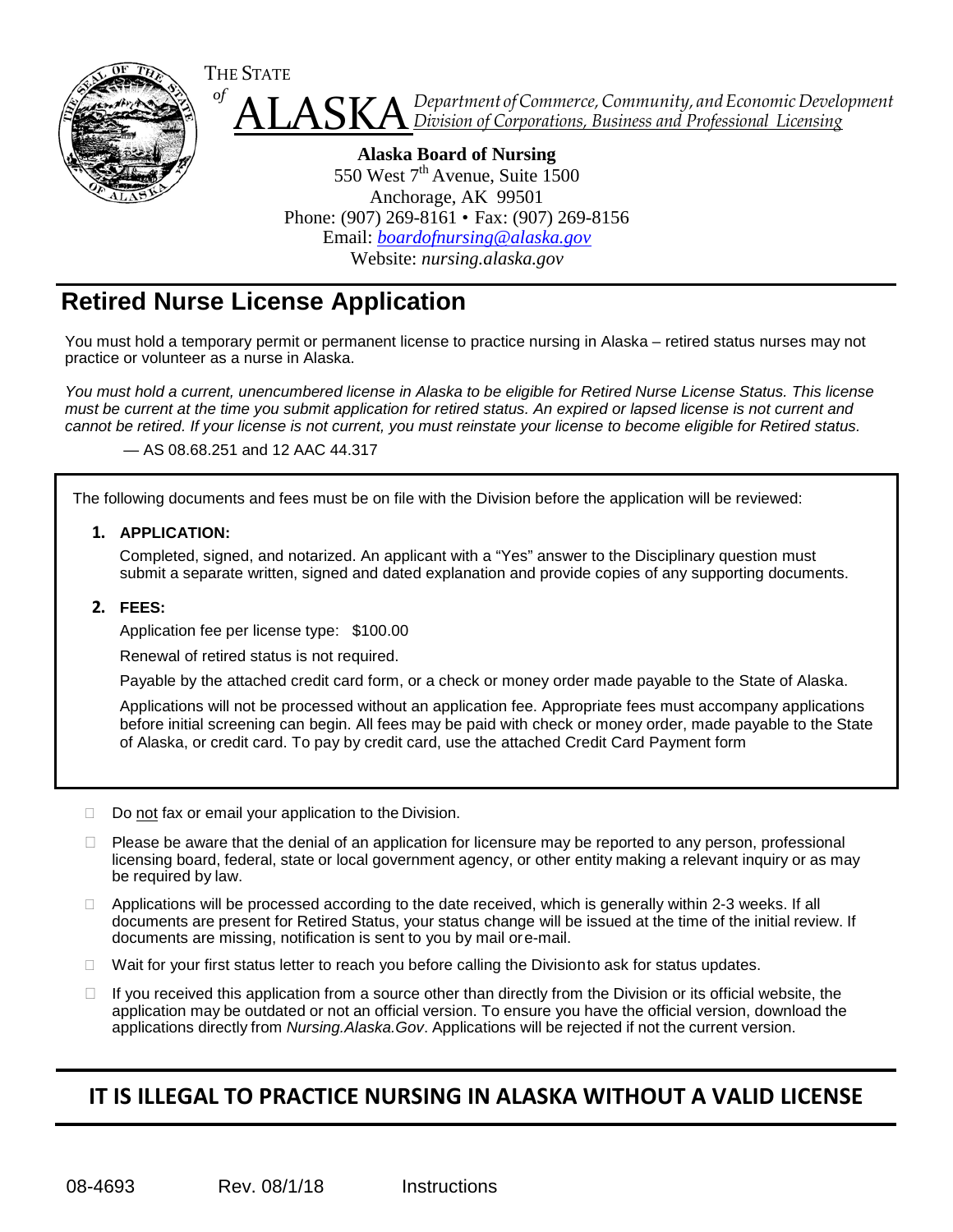

*(Please complete legibly if you prefer to be notified of initial application status via e-mail.)*

08-4693 Rev. 08/1/18 Application Page 1 of 2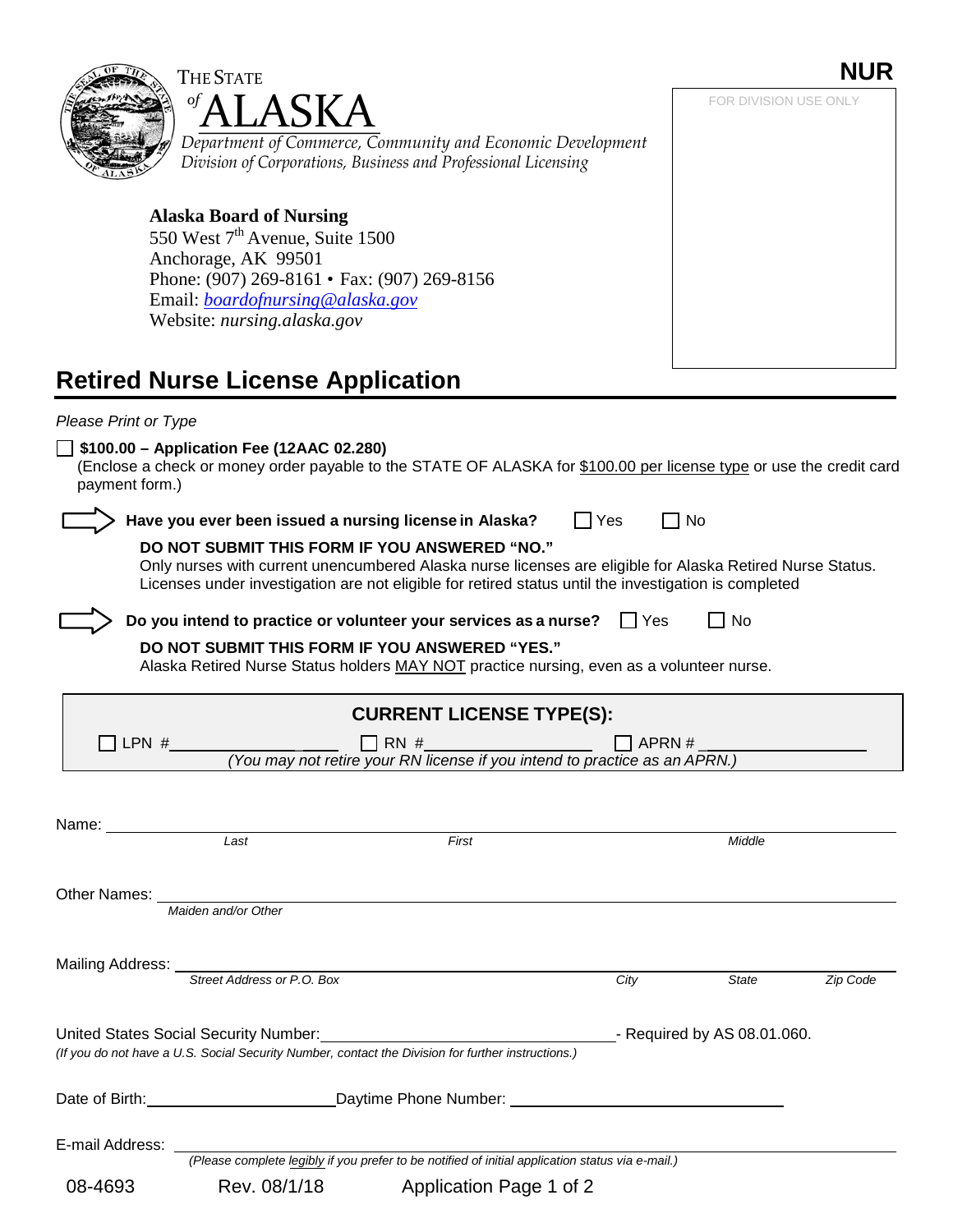**DISCIPLINARY HISTORY:** The following must be answered pursuant to 12 AAC 44.311(b) (1) and AS 08.68.270:

Has your current Alaska professional license ever been denied, revoked, suspended, stipulated, placed on probation, or been subject to any other restriction or disciplinary action?

Are you currently under investigation?



**If you answered YES, you must provide a letter of explanation on a separate piece of paper and send any supporting documents that are applicable. Applications submitted without the appropriate attachments will be considered incomplete and will not beprocessed.**

All information submitted with this application is considered public information unless required by state or federal **law to remain confidential. Licensee information, including mailing address, is available on the Division's website at** *<https://www.commerce.alaska.gov/web/cbpl/Home.aspx>***under LicenseSearch.**

I HEREBY CERTIFY and declare that I am the person referred to in the foregoing application and that the information contained in this application is true and correct to the best of my knowledge and that all credentials supplied by me are true and correct.

| <b>APPLICANT</b><br><b>SIGN HERE</b><br>(In the presence<br>of the notary) |  | Signature of Applicant                                             |
|----------------------------------------------------------------------------|--|--------------------------------------------------------------------|
|                                                                            |  | Date                                                               |
|                                                                            |  | SUBSCRIBED AND SWORN before me, a Notary Public in                 |
|                                                                            |  | and for the State of <b>Example 20</b> and for the State of        |
|                                                                            |  | This _________________ day of _____________________, 20__________. |
| <b>NOTARY</b><br><b>SIGN HERE</b>                                          |  | Signature of Notary Public                                         |
| (Notary Seal)                                                              |  |                                                                    |
|                                                                            |  |                                                                    |

WARNING: The Alaska Board of Nursing may deny, suspend, or revoke the license of a person who has obtained or attempted to obtain a license to practice nursing by fraud or deceit. The person may also be subject to criminal charge for perjury or unsworn falsification. (AS 11.56.210 and AS11.56.230)